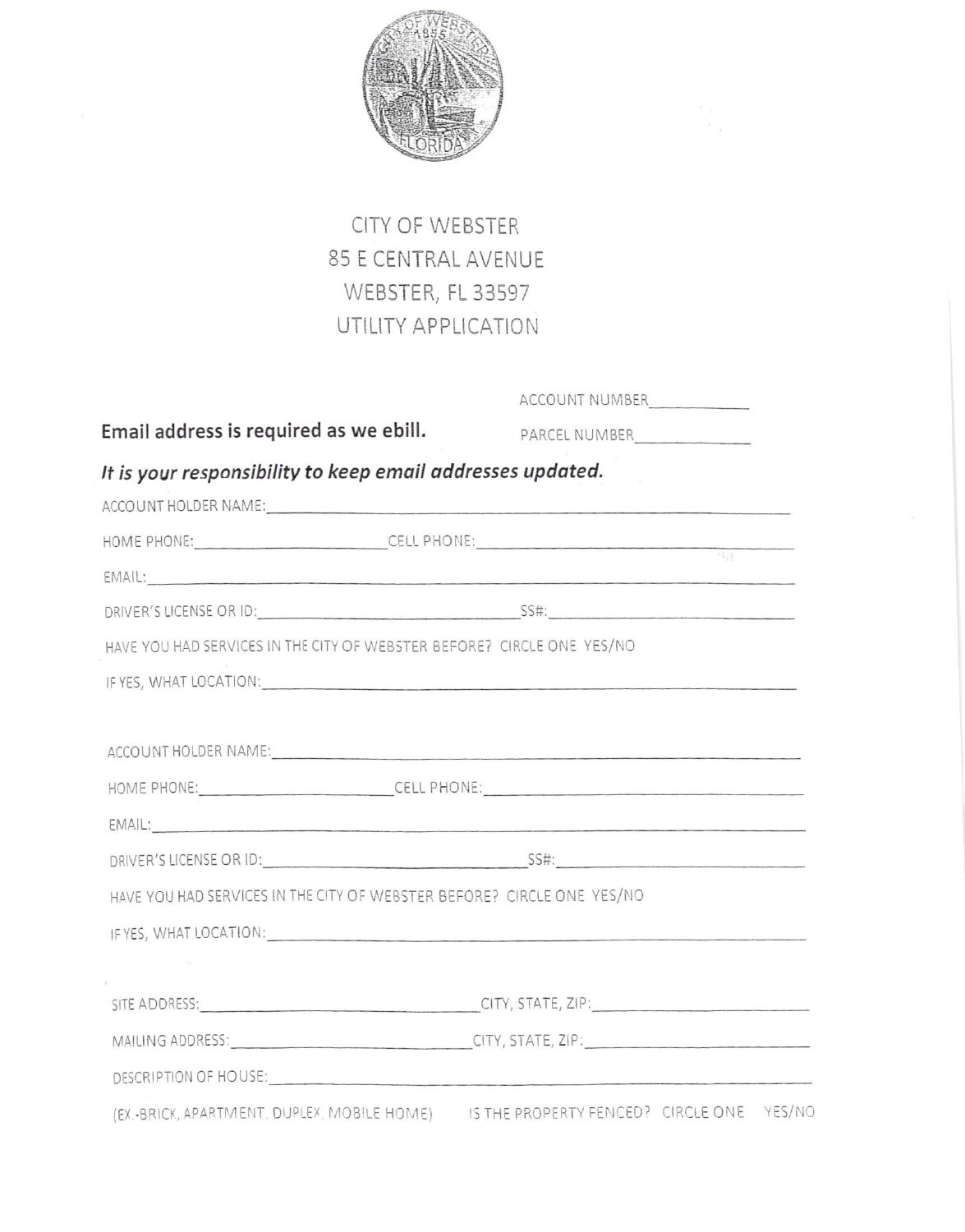| LANDLORD ADDRESS: CHANGE CITY, STATE, ZIP: CITY, STATE CITY, STATE CITY, STATE CITY, STATE CITY, STATE CITY, STATE CITY, STATE CITY, STATE CITY, STATE CITY, STATE CITY, STATE CITY, STATE CITY, STATE CITY, STATE CITY, STATE                                                                                                                             |  |
|------------------------------------------------------------------------------------------------------------------------------------------------------------------------------------------------------------------------------------------------------------------------------------------------------------------------------------------------------------|--|
| LANDLORD PHONE NUMBER:                                                                                                                                                                                                                                                                                                                                     |  |
|                                                                                                                                                                                                                                                                                                                                                            |  |
| ARE YOU A SEASONAL RESIDENT? CIRCLE ONE: YES/NO IF YES-SUMMER PHONE:                                                                                                                                                                                                                                                                                       |  |
| SUMMER ADDRESS: CITY, STATE, ZIP:                                                                                                                                                                                                                                                                                                                          |  |
|                                                                                                                                                                                                                                                                                                                                                            |  |
| WATER DEPOSIT: \$50.00                                                                                                                                                                                                                                                                                                                                     |  |
| SEWER DEPOSIT: \$50.00                                                                                                                                                                                                                                                                                                                                     |  |
| GARBAGE DEPOSIT: \$50.00                                                                                                                                                                                                                                                                                                                                   |  |
| DUMPSTER: CY X PER WEEK                                                                                                                                                                                                                                                                                                                                    |  |
| NEW WATER CONNECTION(EX. PROPERTY WITHOUT HOME ALREADY) \$1000.00(NON-REFUNDABLE)                                                                                                                                                                                                                                                                          |  |
| NEW SEWER CONNECTION(EX. PROPERTY WITHOUT HOME ALREADY) PRICE TBD(NON-REFUNDABLE)                                                                                                                                                                                                                                                                          |  |
| TOTAL DUE: \$<br>$\frac{1}{2}$                                                                                                                                                                                                                                                                                                                             |  |
|                                                                                                                                                                                                                                                                                                                                                            |  |
|                                                                                                                                                                                                                                                                                                                                                            |  |
| WATER, SEWER AND/OR GARBAGE BILLS ARE MAILED ON THE FIRST DAY OF THE MONTH. IF THEY ARE PAID AFTER<br>THE 15TH OF THE MONTH A 10% LATE FEE WILL BE ASSESSED. ALL BILLS ARE DUE TO BE PAID IN FULL BY THE LAST<br>DAY OF THE MONTH TO PREVENT DISCONNECTION OF SERVICE. IF SERVICE IS DISCONNECTED FOR NON-PAYMENT<br>A \$35 RECONNECT FEE WILL BE CHARGED. |  |
| RETURN CHECK FEE IS \$29.                                                                                                                                                                                                                                                                                                                                  |  |

THE GARBAGE CAN ISSUED TO YOUR ADDRESS IS YOUR RESPONSIBILITY AND IF DESTROYED, LOST OR REMOVED, A FEE OF \$50 WILL BE CHARGED FOR A REPLACEMENT AND WILL BE ADDED TO YOUR ACCOUNT. GARBAGE IS PICKED UP EVERYWEDNESDAY. PLEASE HAVE GARBAGE ATTHE CURB BY 6:OO A,M, PLEASE BE SURE THE HANDLE OF THE GARBAGE CAN IS FACING THE HOUSE.

I HAVE READ AND AGREED TO THE INFORMATION LISTED.

| PRIMARY SIGNATURE   | DATE:          |  |
|---------------------|----------------|--|
| SECONDARY SIGNATURE | $\triangle$ TF |  |
| (UPDATED 11/14/19)  |                |  |